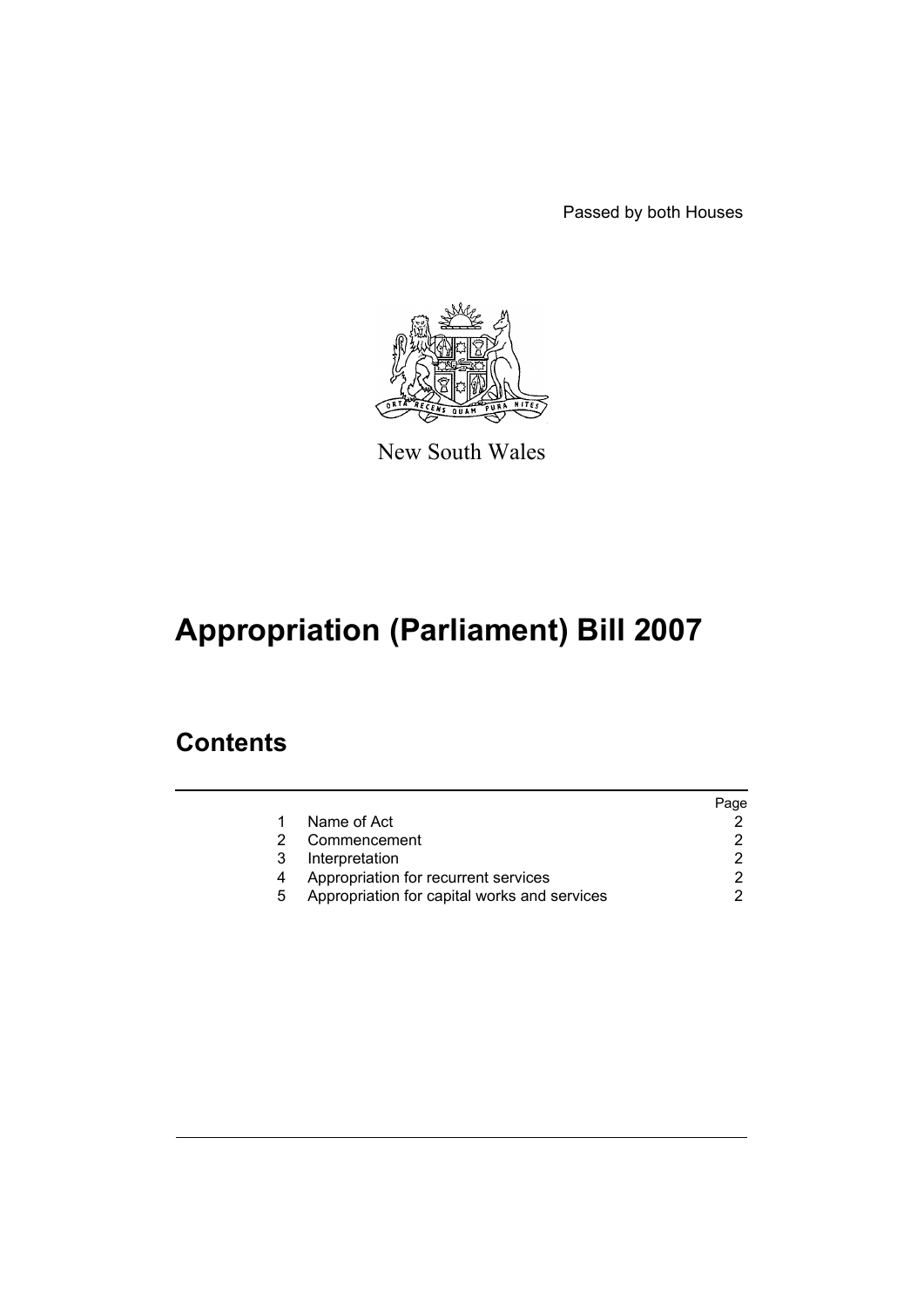*I certify that this public bill, which originated in the Legislative Assembly, has finally passed the Legislative Council and the Legislative Assembly of New South Wales.*

> *Clerk of the Legislative Assembly. Legislative Assembly, Sydney, , 2007*



New South Wales

## **Appropriation (Parliament) Bill 2007**

Act No , 2007

An Act to appropriate out of the Consolidated Fund sums for the recurrent services and capital works and services of the Legislature for the year 2007–08.

*I have examined this bill and find it to correspond in all respects with the bill as finally passed by both Houses.*

*Assistant Speaker of the Legislative Assembly.*